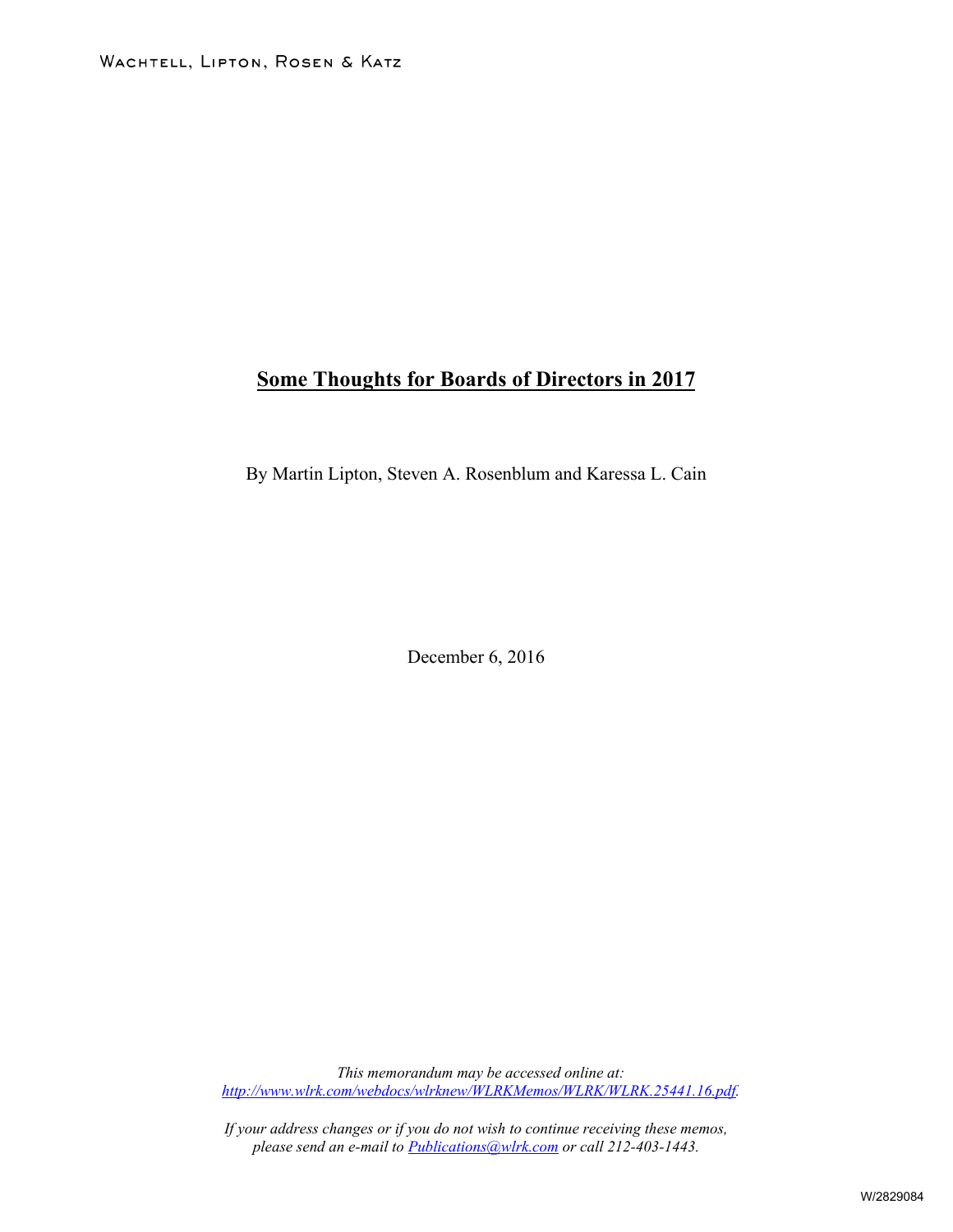#### **Some Thoughts for Boards of Directors in 2017**

## **I. Introduction**

The evolution of corporate governance over the last three decades has produced meaningful changes in the expectations of shareholders and the business policies adopted to meet those expectations. Decision-making power has shifted away from industrialists, entrepreneurs and builders of businesses, toward greater empowerment of institutional investors, hedge funds and other financial managers. As part of this shift, there has been an overriding emphasis on measures of shareholder value, with the success or failure of businesses judged based on earnings per share, total shareholder return and similar financial metrics. Only secondary importance is given to factors such as customer satisfaction, technological innovations and whether the business has cultivated a skilled and loyal workforce. In this environment, actions that boost short-term shareholder value—such as dividends, stock buybacks and reductions in employee headcount, capital expenditures and  $R&D$ —are rewarded. On the other hand, actions that are essential for strengthening the business in the long-term, but that may have a more attenuated impact on short-term shareholder value, are de-prioritized or even penalized.

This pervasive short-termism is eroding the overall economy and putting our nation at a major competitive disadvantage to countries, like China, that are not infected with short-termism. It is critical that corporations continuously adapt to developments in information technology, digitalization, artificial intelligence and other disruptive innovations that are creating new markets and transforming the business landscape. Dealing with these disruptions requires significant investments in research and development, capital assets and employee training, in addition to the normal investments required to maintain the business. All of these investments weigh on short-term earnings and are capable of being second-guessed by hedge fund activists and other investors who have a primarily financial rather than business perspective. Yet such investments are essential to the long-term viability of the business, and bending to pressure for short-term performance at the expense of such investments will doom the business to decline. We have already suffered this effect in a number of industries.

In this environment, a critical task for boards of directors in 2017 and beyond is to assist management in developing and implementing strategies to balance short-term and long-term objectives. It is clear that short-termism and its impact on economic growth is not only a broadbased economic issue, but also a governance issue that is becoming a key priority for boards and, increasingly, for large institutional investors. Much as risk management morphed after the financial crisis from being not just an operational issue but also a governance issue, so too are short-termism and related socioeconomic and sustainability issues becoming increasingly core challenges for boards of directors.

At the same time, however, the ability of boards by themselves to combat short-termism and a myopic focus on "maximizing" shareholder value is subject to limitations. While boards have a critical role to play in this effort, there is a growing recognition that a larger, systemic recalibration is also needed to turn the tide against short-termism and reinvigorate the willingness and ability of corporations to make long-term capital investments that benefit shareholders as well as other constituencies. It is beyond dispute that the surge in activism over the last several years has greatly exacerbated the challenges boards face in resisting short-termist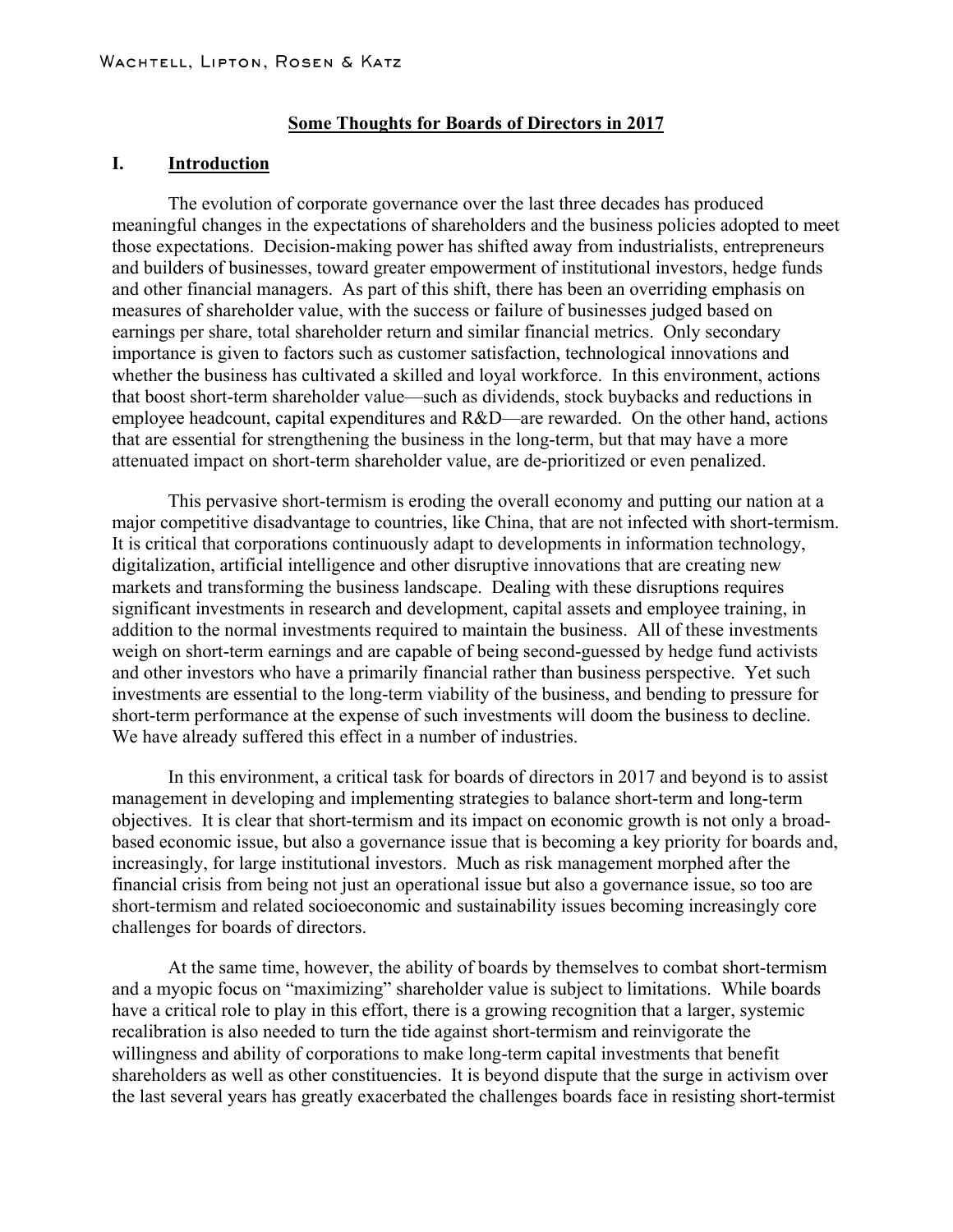pressures. The past decade has seen a remarkable increase in the amount of funds managed by activist hedge funds and a concomitant uptick in the prevalence and sophistication of their attacks on corporations. Today, even companies with credible strategies, innovative businesses and engaged boards face an uphill battle in defending against an activist attack and are under constant pressure to deliver short-term results. A recent *McKinsey Quarterly* survey of over a thousand C-level executives and board members indicates most believe short-term pressures are continuing to grow, with 87% feeling pressured to demonstrate financial results within two years or less, and 29% feeling pressured over a period of less than six months.

## **II. The Emerging New Paradigm of Corporate Governance**

One of the most promising initiatives to address activism and short-termism is the emergence of a new paradigm of corporate governance that seeks to recalibrate the relationship between corporations and major institutional investors in order to restore a long-term perspective. In essence, this new paradigm conceives of corporate governance as a collaboration among corporations, shareholders and other stakeholders working together to achieve long-term value and resist short-termism.

A core component of this new paradigm is the idea that well-run corporations should be protected by their major shareholders from activist attacks, thereby giving these corporations the breathing room needed to make strategic investments and pursue long-term strategies. In order to qualify for this protection, a corporation must embrace principles of good governance and demonstrate that it has an engaged, thoughtful board and a management team that is diligently pursuing a credible, long-term business strategy. A corporation that meets these standards should be given the benefit of the doubt by institutional investors, and its stock price movements and quarterly results should be considered in the context of its long-term objectives. The new paradigm contemplates that investors will provide the support and patience needed to permit the realization of long-term value, engage in constructive dialogue as the primary means for addressing issues, embrace stewardship principles, and develop an understanding of the corporation's governance and business strategy.

A number of groups have recently issued corporate governance principles and guidelines that outline the respective roles and responsibilities of boards and other stakeholders in the new paradigm. The *[Commonsense Principles of Corporate Governance](http://www.governanceprinciples.org/wp-content/uploads/2016/07/GovernancePrinciples_Principles.pdf)* was issued earlier this year by a group of large companies and investors led by Jamie Dimon of JPMorgan Chase, and an updated *[Principles of Corporate Governance 2016](https://businessroundtable.org/sites/default/files/Principles-of-Corporate-Governance-2016.pdf)* was issued by the Business Roundtable. *[The](http://www.amgovcollege.org/uploads/7/8/4/7/78472964/international-business-council-of-the-world-economic-forum-the-new-paradigm.pdf)  [New Paradigm: A Roadmap for an Implicit Corporate Governance Partnership Between](http://www.amgovcollege.org/uploads/7/8/4/7/78472964/international-business-council-of-the-world-economic-forum-the-new-paradigm.pdf)  [Corporations and Investors to Achieve Sustainable Long-Term Investment and Growth](http://www.amgovcollege.org/uploads/7/8/4/7/78472964/international-business-council-of-the-world-economic-forum-the-new-paradigm.pdf)* was prepared by Martin Lipton and issued by the International Business Council of the World Economic Forum. Each of these corporate governance frameworks is a synthesis of prevailing best practices for boards with an amplified emphasis on shareholder engagement, rather than an articulation of new ways to structure and manage the board's oversight role. In effect, they provide a roadmap for how boards can build credibility with shareholders and how shareholders can support such boards in the event of an activist attack focusing on short-term goals or proposals.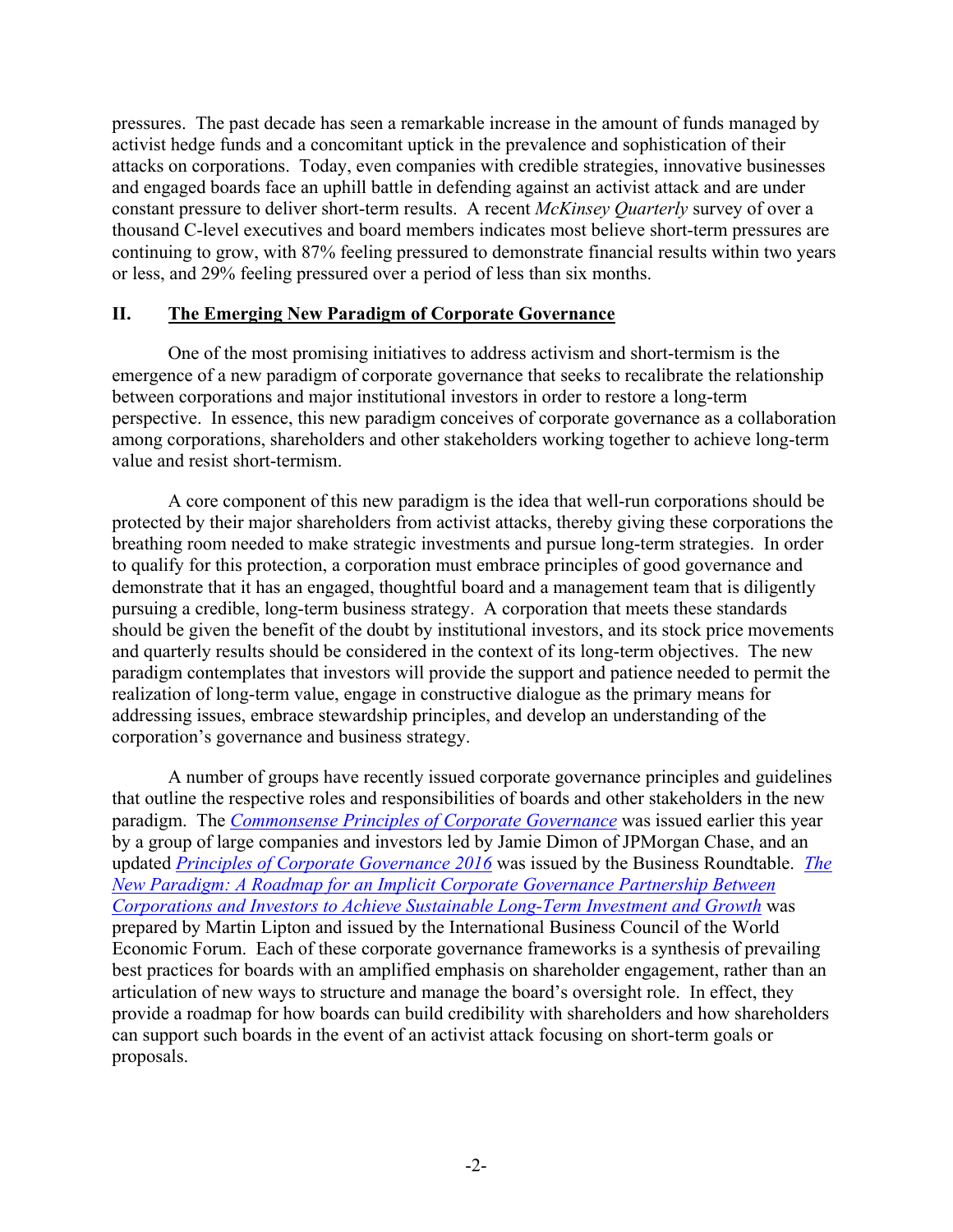To be clear, the new paradigm does not foreclose activism or prevent institutional investors from supporting an activist initiative where warranted. Underperforming companies may be able to benefit from better board oversight, fresh perspectives in the boardroom, new management expertise and/or a change in strategic direction. Responsible and selective activism can be a useful tool to hold such companies accountable and propel changes to enhance firm value, and institutional investors can benefit from the budget and appetite of activists who drive such reforms. However, the new paradigm seeks to restore a balanced playing field, so that activism is focused on improving companies that are truly mismanaged and underperforming, rather than on using financial engineering indiscriminately against all companies in an effort to boost short-term stock prices.

## **III. Support for the New Paradigm**

There have been a number of recent developments that suggest this new paradigm of corporate governance may be gaining real traction and that, although it is a non-binding framework susceptible to diverging interpretations, it can make a tangible difference in the outcomes of activist attacks and the long-term strategies adopted by corporations. Indeed, the effectiveness of a private ordering approach to reform is clearly demonstrated by the widespread adoption of standardized governance practices by most public companies. For example, only 10% of S&P 500 companies now have a classified board structure, and approximately 43% have recently adopted a proxy access bylaw. A key driver of the impact of this private ordering exercise is the remarkable concentration of power over virtually all major corporations in the hands of a relatively small number of institutional investors. As these major institutions have pushed for such governance practices, and as large public companies have adopted them, it is reasonable to look to the institutional investors to use their additional power to promote the longterm sustainable success of the companies in which they invest.

Thus, it is encouraging that several leading institutional investors have expressed grave concern that short-termism and attacks by short-term financial activists are significantly eroding long-term economic prosperity. BlackRock, State Street and Vanguard have each issued strong statements supporting long-term investment, criticizing the short-termism afflicting corporate behavior and the national economy, and rejecting financial engineering to create short-term profits at the expense of sustainable value. In his annual letter to CEOs, BlackRock's Larry Fink emphasized that reducing short-termist pressures and "working instead to invest in long-term growth remains an issue of paramount importance for BlackRock's clients, most of whom are saving for retirement and other long-term goals, as well as for the entire global economy." State Street Global Advisors recently issued a statement acknowledging the "inherent tension between short-term and long-term investors," and expressed concern that settlements with activists may promote short-term priorities at the expense of long-term shareholder interests.

In addition, FCLT Global (formerly Focusing Capital on the Long Term), which started as an initiative in 2013 by Canada Pension Plan Investment Board and McKinsey & Company, recently grew into an independent organization with BlackRock, The Dow Chemical Company and Tata Sons added as founding members in addition to a number of leading asset managers, asset owners, corporations and professional service firms who are also members. The organization's mission is to develop practical tools and approaches that encourage long-term behaviors in business and investment decision-making. In the U.K., leading British institutional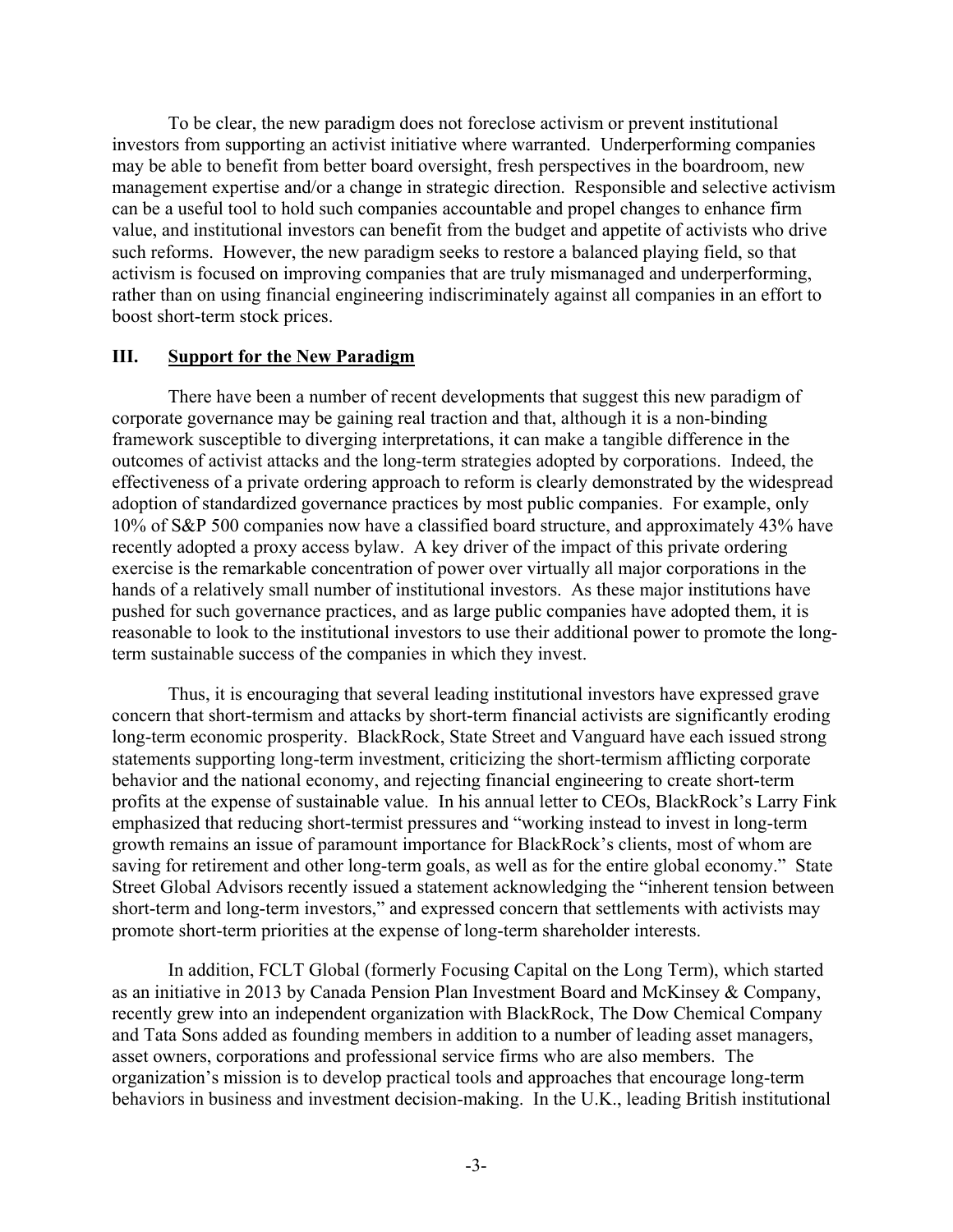investors, acting through The Investment Association, have issued a Productivity Action Plan that "seeks to deliver ambitious and achievable remedies to the ills of some of the most serious causes of short-term thinking in the British economy."

In academic circles, the concerns expressed by institutional investors about activism and short-termism have been echoed in a growing body of research. The notion that activist attacks increase, rather than undermine, long-term value creation has now been discredited by a number of studies. Furthermore, after decades of academic thinking animated by agency cost theory and a conviction that expanding shareholder rights will reduce such costs and thereby increase firm value, a new study suggests an important counterweight—namely, "principal costs," which have been largely overlooked by academics. In *[Principal Costs: A New Theory for Corporate Law](https://papers.ssrn.com/sol3/papers.cfm?abstract_id=2571739)  [and Governance](https://papers.ssrn.com/sol3/papers.cfm?abstract_id=2571739)*, Professors Zohar Goshen and Richard Squire posit that there is an unavoidable tradeoff between principal costs and agent costs, and that the optimal balance and governance structure for any given company will depend on firm-specific factors, such as industry, business strategy and personal characteristics of investors and managers. This principal cost theory casts doubt on the core assumptions that have been used by academics to justify activism and a onesided embrace of increasing shareholder power.

Finally, there have been a number of initiatives brewing in the political and regulatory arena which suggest that, in the absence of an effective private sector solution, legislative reforms are on the horizon. For example, this past spring, the Brokaw Act was introduced in the Senate to call for amendments to Section 13(d) reporting rules that would require greater transparency from activist hedge funds who accumulate large stealth positions in public company securities. Co-sponsoring Senator Jeff Merkley remarked, "Hollowing out longstanding companies so that a small group of the wealthy and well-connected can reap a short-term profit is not the path to a strong and sustainable economy for our nation." Shortly thereafter, the Corporate Governance Reform and Transparency Act of 2016 was introduced in the House of Representatives to propose an oversight framework for ISS and Glass Lewis.

In addition, a variety of other ideas are being actively considered in a number of jurisdictions, including tax reforms to encourage long-term investment and discourage short-term trading; prohibiting quarterly reports and quarterly guidance; regulating executive compensation to discourage managing and risk taking in pursuit of short-term objectives; imposing enhanced disclosure obligations on both corporations and institutional investors; and imposing fiduciary duties on institutional investors and asset managers to take into account the long-term objectives of the ultimate beneficiaries of the funds they manage.

In short, there is growing recognition by corporations, investors, academics, policymakers and other stakeholders that short-termism is a profound threat to the long-term health of the economy, and that activism has been a significant source and accelerant of shorttermist pressures.

## **IV. Conclusion**

We conclude our Thoughts for 2017 as we began, by noting that the most important issue that boards confront today is to work with management to convince investors and asset managers to support investments for sustainable long-term growth and profitability and to deny support to